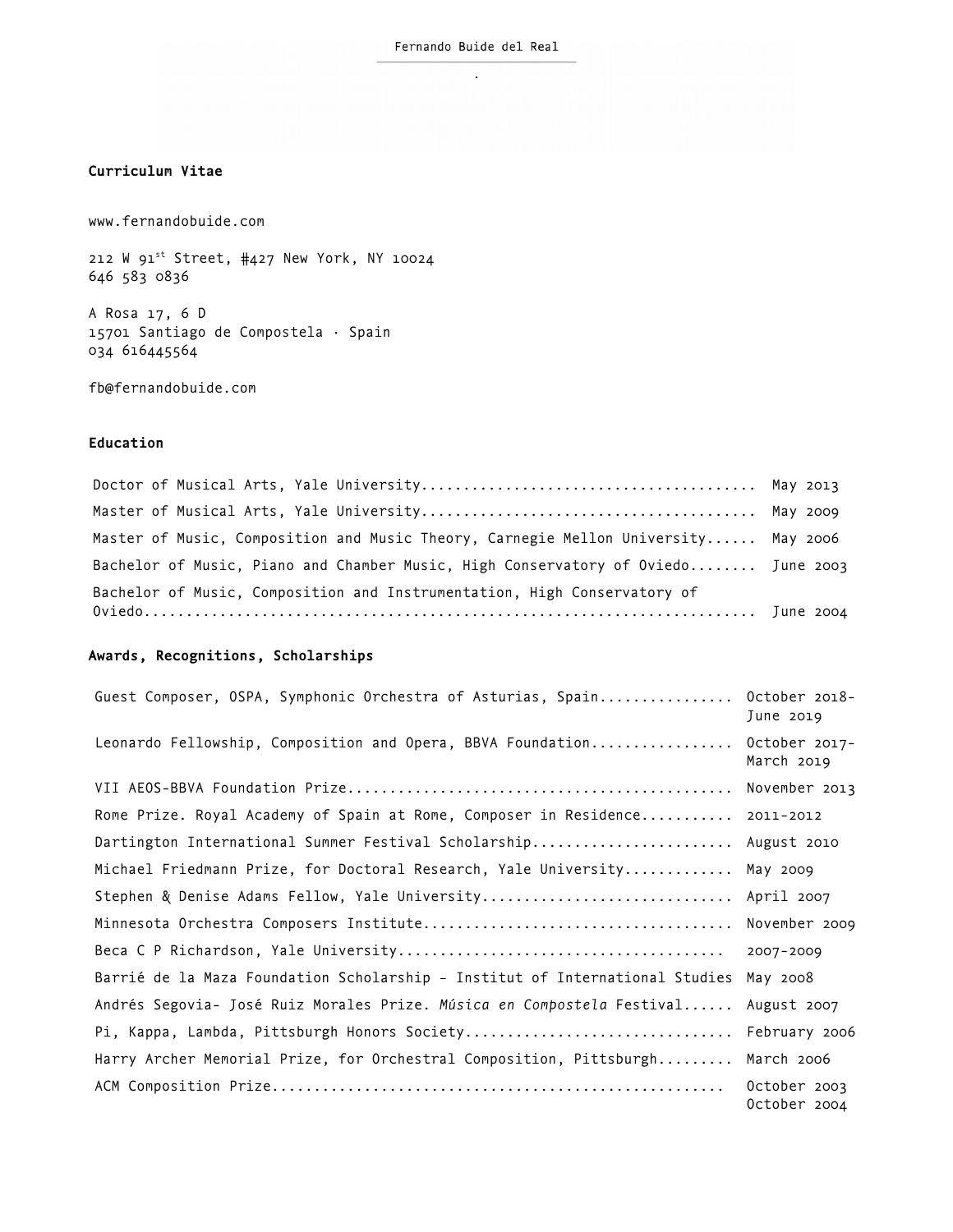*Ilustre e Enxembre Orde da Viera,* Honors Society............................ August 2016

# **Teaching Experience**

| Assistant Professor, Department of Composition, Conservatory of Santiago  2017-                                                       |             |
|---------------------------------------------------------------------------------------------------------------------------------------|-------------|
| Assistant Professor, Department of Composition and Music Theory,                                                                      |             |
| Visiting Professor, Department of Composition and Music Theory, Conservatory                                                          |             |
| Part-Time-Acting Instructor, Yale University January 2008                                                                             | $-May$ 2009 |
| Guest composer, Santa Cecilia Conservatory, Rome, Italy March 2014                                                                    | March 2015  |
| Guest Composer in European University, Madrid; Conservatorio de Vigo,<br>Conservatorio de Oviedo, Conservatorio de A Coruña 2011-2016 |             |
|                                                                                                                                       |             |

# **Other Professional Experience**

| Música Práctica Ensemble, founder and conductor October 2017-                      |                          |
|------------------------------------------------------------------------------------|--------------------------|
| Jury member, Andrés Gaos Composition Competition for Orchestra, Spain October 2017 | November 2019            |
| Jury member, Autor Foundation grant commission, Madrid, Spain April 2017           |                          |
| Adjudicator, Varela Silvari Composition Competition, Santiago, Spain February 2018 | March 2017<br>April 2014 |
| Jury member, Fernando Sor International Guitar Competition, Rome May 2011          |                          |
| Jury member, Piano Meeting 1 <sup>st</sup> eidition, Spain Septmber 2017           |                          |
| Principal Organist, Forest Hills Presbyterian Church, Pittsburgh 2004-2006         |                          |
| Principal Organist, San Tirso El Real, Oviedo, Spain 2002-2004                     |                          |

## **Selected Commissions**

| 2010 |
|------|
|      |
|      |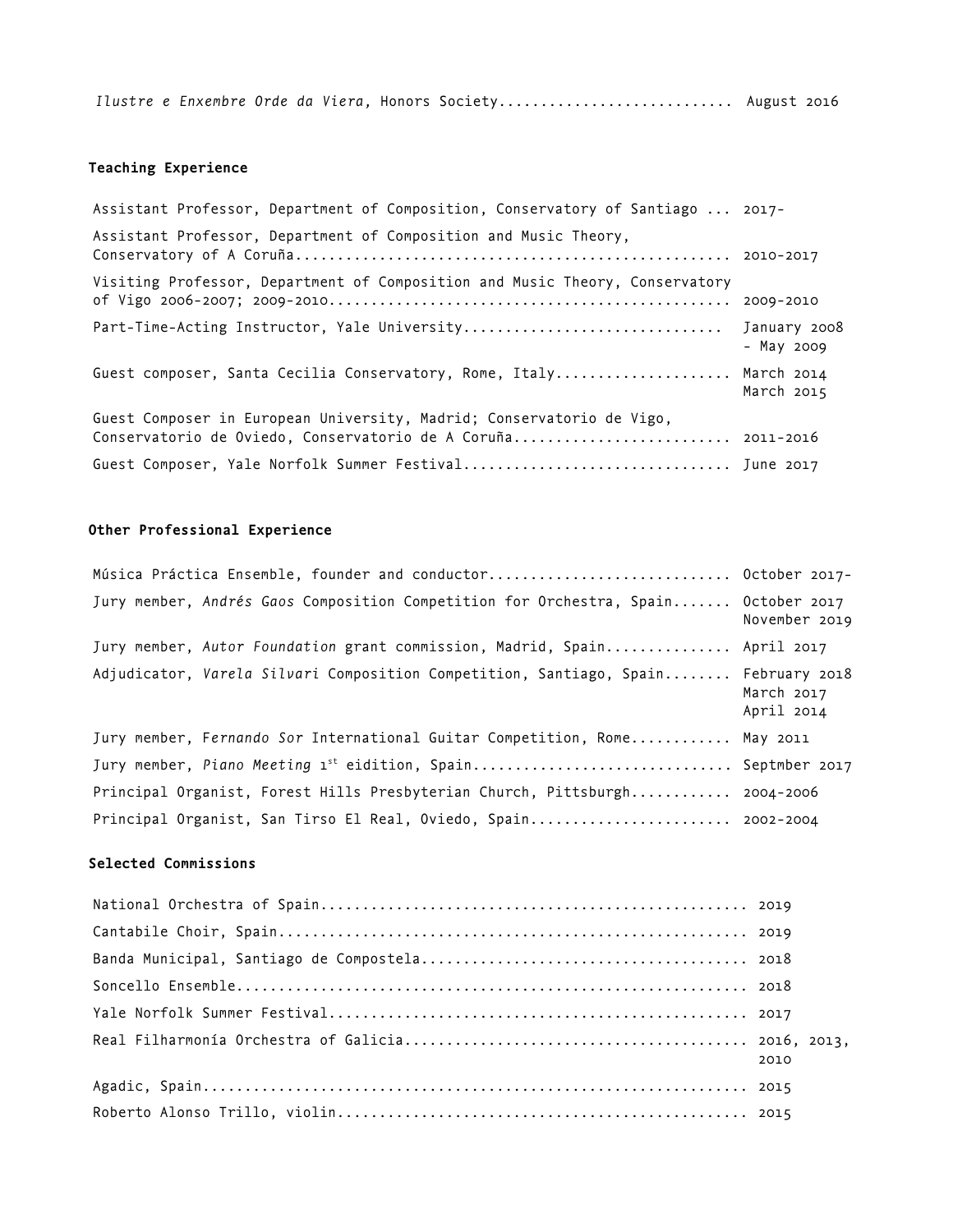| Symphonic Orchestra of Galicia, 20 <sup>th</sup> anniversary celebration 2011 |  |
|-------------------------------------------------------------------------------|--|
|                                                                               |  |
|                                                                               |  |
|                                                                               |  |
|                                                                               |  |
|                                                                               |  |

# **Selected Orchestral Performances**

| Pittsburgh Symphony Orchestra; Larry Loh, conductor March 2006                                                                                                 |               |  |
|----------------------------------------------------------------------------------------------------------------------------------------------------------------|---------------|--|
| Carnegie Mellon Philarmonic; Efraín Amaya, conductor March 2006                                                                                                |               |  |
| Yale Philarmonic; Farhad Hudiyev, conductor November 2008                                                                                                      |               |  |
|                                                                                                                                                                | November 2009 |  |
| Symphonic Orchestra of Galicia; concerts with conductors Libor Pések<br>(2008), Miguel Hart-Bedoya (2011), Rubén Gimeno (2012), Dima Slobodeniouk              | 2008-2019     |  |
| Real Filharmonia Orchestra of Galicia; concerts with conductors Paul Daniel<br>$(2010, 2013, 2014, 2016)$ , Maximino Zumalave $(2018)$ , Jaime Martín $(2015)$ | 2010-2015     |  |
| National Youth Orchestra of Spain; Joan Cerveró, conductor                                                                                                     | October 2013  |  |
| Symphonic Orchestra of Principado de Asturia; Rossen Milanov, conductor                                                                                        | May 2014      |  |
| Tenerife Symphonic Orchestra; Ernest Martínez Izquierdo, conductor                                                                                             | November 2014 |  |
| Extremadura Symphonic Orchestra; Jordi Bernácer, conductor April 2015                                                                                          |               |  |
| Madrid Symphonic Orchestra; concerts with conductors Lorenzo Viotti                                                                                            |               |  |
| Teatro Real Symphonic Orchestra; Pablo González, conductor April 2016                                                                                          |               |  |
| Symphonic Orchestra of Spain Television (RTVE); Pablo González, conductor                                                                                      | March 2016    |  |
| Bilbao Symphonic Orchestra; Erik Nielsen, conductor                                                                                                            | April 2016    |  |
| Navarra Symphonic Orchestra; José Ramón Encinar, conductor December 2016                                                                                       |               |  |
| Euskadi Symphonic Orchestra; Ainars Rubikis, conductor January 2017                                                                                            |               |  |
| Gran Canaria Symphonic Orchestra; Clemens Schuldt, conductor July 2017                                                                                         |               |  |
| Sevilla Symphonic Orchestra, Rossen Milanov, conductor May 2019                                                                                                |               |  |

# **Conducting Experience**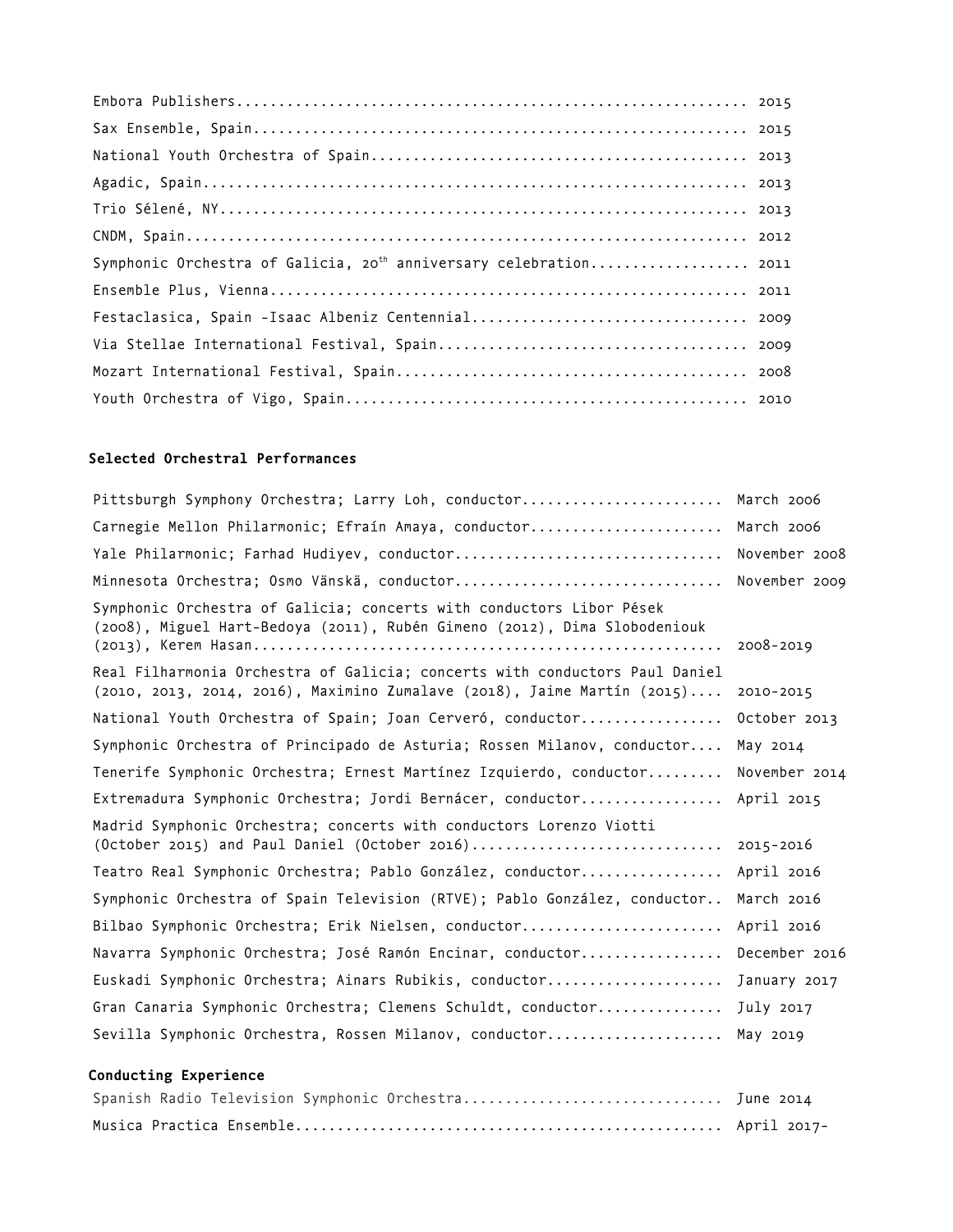New Music New Haven Ensemble............................................... March 2008

## **Film Music**

*Alien Designer* (Pittsburgh, 2006); directed by Ingo Offermans.

*Tiempo sin Aire* (Spain 2015); directed by Samuel Martín Mateos and Andrés Luque. Orchestration and conductor of Spanish Radio Television Symphonic Orchestra.

*Querido Tomás* (Spain 2015); directed by Uxía Blanco.

## **Articles**

"Unity and Process in Roberto Gerhard Symphony No.  $3$ ", proceedings of the  $1<sup>st</sup>$  International Roberto Gerhard Conference, University of Huddersfield, 2010.

"Popular Music and Compositional Context in Roberto Gerhard´s Music", *Sonus*, Volume 32/2 Spring 2012.

"Novas e vellas fronteiras", *Letra Negra*, Volume 1, 2016.

### **Discography**

| A nosa música, Banda Municipal de Santiago, Inquedanzas Sonoras 2019           |  |
|--------------------------------------------------------------------------------|--|
|                                                                                |  |
| Samuel Diz. Impresiones y paisajes como el primer libro de Lorca. Samuel Diz,  |  |
|                                                                                |  |
| Galician Folk Songs. Javier Otero Neira, piano. Landra Musica, Spain 2015      |  |
| Una Iberia para Albéniz; Juan Carlo Garvayo, piano. Almaviva, Spain 2014       |  |
| Guitarra Clásica Gallega; Samuel Diz, guitar. Ouvirmos, Spain 2013             |  |
| Solo. Contemporary Violin; Roberto Alonso Trillo, violin. Ouvirmos, Spain 2013 |  |
| Nueva Creación Sinfónica 5; Real Filharmonía de Galicia, Paul Daniel.          |  |

## **Affiliations**

SGAE, Spanish Society of Authors and Publishers (affiliated with ASCAP)

College Music Society

**Current projects**